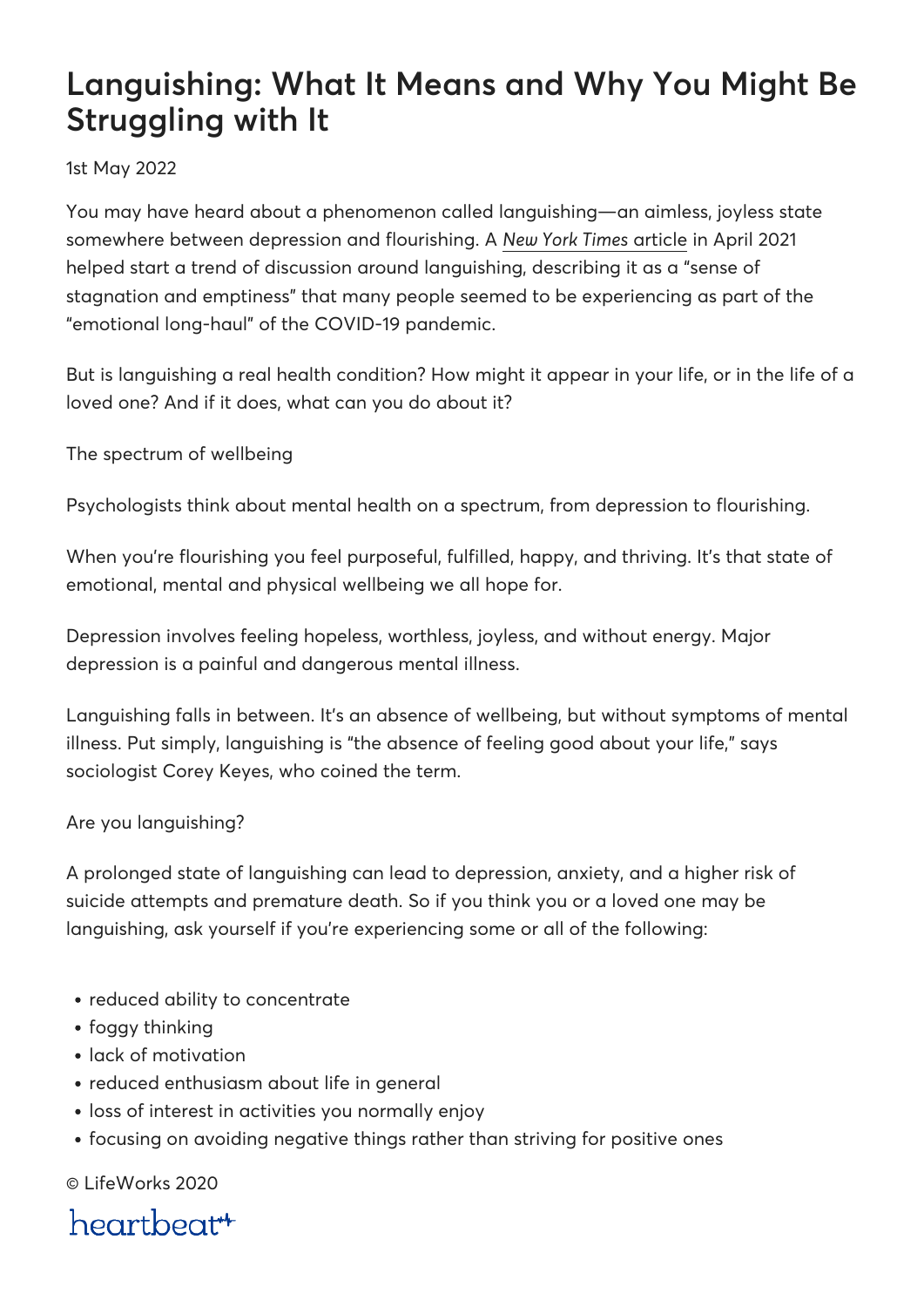## **Languishing: What It Means and Why You Might Be Struggling with It**

1st May 2022

There's also a quiz from Harvard's Human Flourishing Program that can help you judge whether you're languishing. Take the quiz [here.](https://hfh.fas.harvard.edu/files/pik/files/flourishing_measure_pdf.pdf) The results of the ['Flourishing Measure',](https://hfh.fas.harvard.edu/measuring-flourishing) based on research by Professor Tyler J. VanderWeele, can help you to gauge your level of wellbeing based on six domains, including physical and mental health, life satisfaction and purpose, relationships, and financial stability. VanderWeele says "there's no specific score to determine if someone is definitely flourishing, the higher the score, the better." Put simply, you can add up your scores and assess how well you're flourishing or see what area of your life you can focus on improving.

Steps to take if you feel you're languishing

Socialise. If you haven't been seeing friends and family as often as usual, don't let isolation become a habit. Make the effort to socialise, even if it's just small get-togethers or a good conversation with a friend you haven't talked to in a while.

Get outdoors, whether it's a hike in the woods, a trip to the beach, an outdoor sport, or just a vigorous walk. The widespread languishing that seems to have resulted from the COVID-19 pandemic likely arose partly from spending too much time cooped up indoors.

Practise mindfulness. Put aside anxiety about the future and regrets about the past by bringing your attention to the present moment through meditation, yoga, or breathing exercises. Mindfulness has been shown to improve mood and overall satisfaction with life.

Explore new things and take on new challenges. Take music lessons or a dance class, learn a new language or skill, and go on small excursions to new places. An active mind will lead to improved wellbeing.

Do good deeds. Performing acts of kindness have a powerful effect. Help a friend with a project, donate blood, volunteer.

Express gratitude. The flip side of doing good deeds is expressing gratitude for what others have done for you, or for the ways in which you've been fortunate. Studies show that reflecting on what we're grateful for improves our quality of life.

© LifeWorks 2020 heartbeat<sup>\*\*</sup>